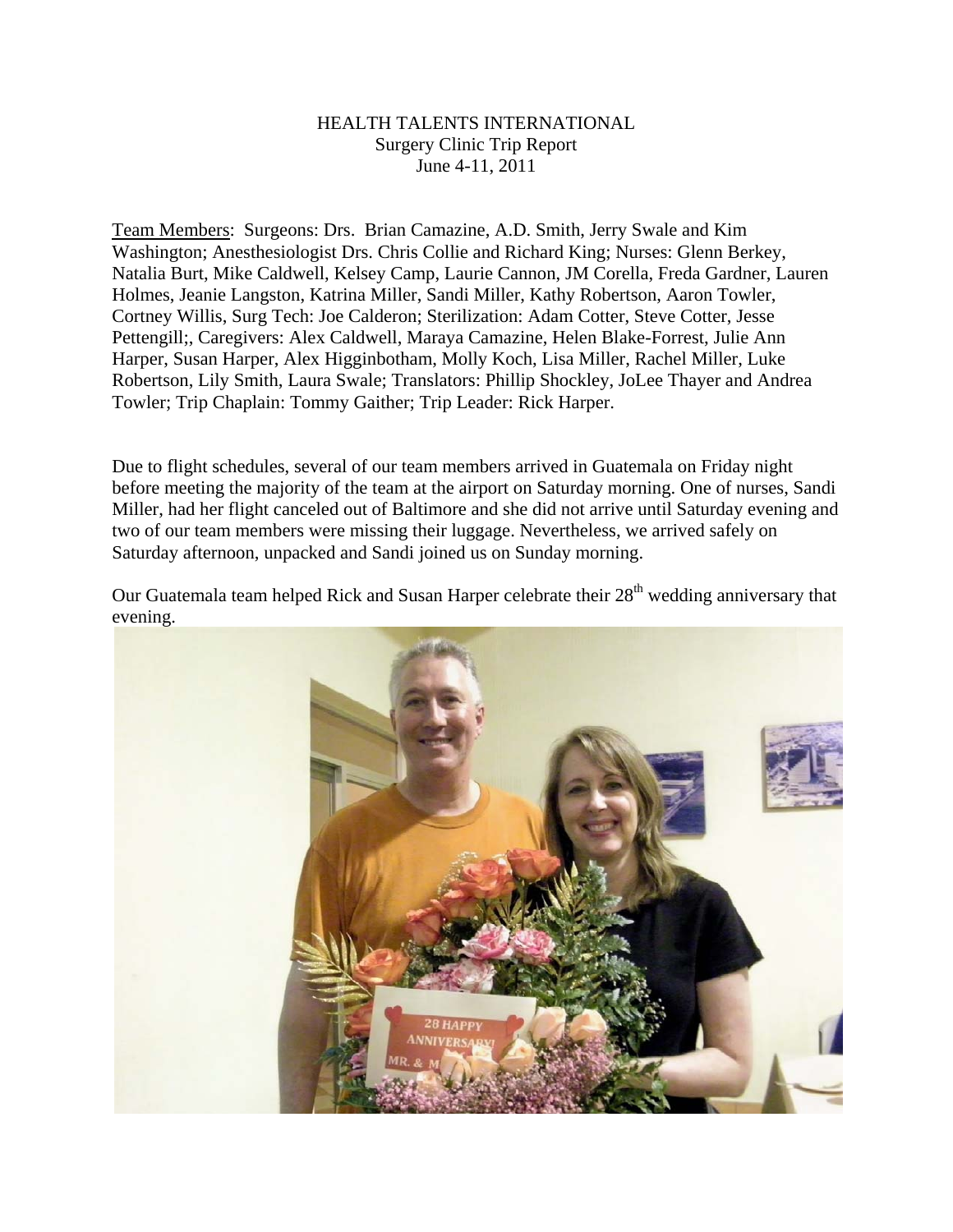Sunday, June 5: We followed our normal Sunday schedule with a 2-hour church service and a medical orientation by Dr. Walter Sierra and Rosario Poncio, then lunch. Our six MET students living on the coast joined us that afternoon, eager to observe and participate with the surgical team. We completed nine cases that day, quite a large number of cases for a Sunday afternoon. As you might imagine, we worked a bit late that evening!

Monday, June 6: The surgical cases today were mostly hernias and things went quite smooth. However, one of our autoclaves began acting up and was taken out of commission for the remainder of the week. Each trip has a few memorable patients, and Ana was the first for th is week. Ana was diagnosed with advanced breast cancer and will require radiation and chemotherapy as it had already spread to her lymph nodes. She also needed a mastectomy!

After consulting with Ana and her husband, it was determined that the best course of action was to have her mastectomy at Clinica Ezell and we would then work within the Guatemala healthcare system to help her obtain the additional treatment she needed. Her surgery was scheduled for Tuesday and non-stop prayers ensued. Tommy Gaither was our trip chaplain this week and he was a joy to be around. His evening devotionals dealt with a "Prescription from the Great Physician" and we were blessed to have Phillip Shockley lead our singing…what an incredible voice.

We finished the day with a total of 17 cases.

Tuesday, June 7: We had another seventeen cases scheduled for today and Ana was on everyone's mind. Lily Smith and Alex Caldwell began tearing bits of foam into small pieces for a pillow that would fit under Ana's arm and provide comfort during the healing process. JoLee was the pillow seamstress and with the help of Lisa Miller, they constructed two mastectomy bras for Ana to take home.

We also had a patient needing hernia repair and her gall bladder removed...an open procedure, not laparoscopic. Since open gall bladder surgery requires a lengthy recovery period, they are not an approved procedure. However, after Dr. Brian Camazine consulted with HTI board member and general surgeon, Dr. Danny Minor, over the phone an exception was granted and our patient did fine.

Dr. Jerry Swale joined us today, a special trip to for a couple of patients needing eye surgery procedures requiring general anesthesia. Dr. Swale regularly joins HTI's eye teams for cataract and pterygim surgery and this was the second time he has come for just a few days. When you realize he came all this way to only care for three patients, you know he possesses the heart of servant.

Wednesday, June 8: Our first patient was Angela, easily the most adorable patient of the week. Angela was "cross-eyed" (Strabismus for those who know medical terminology.) and Dr. Swale was here to correct that problem. (Mission accomplished.)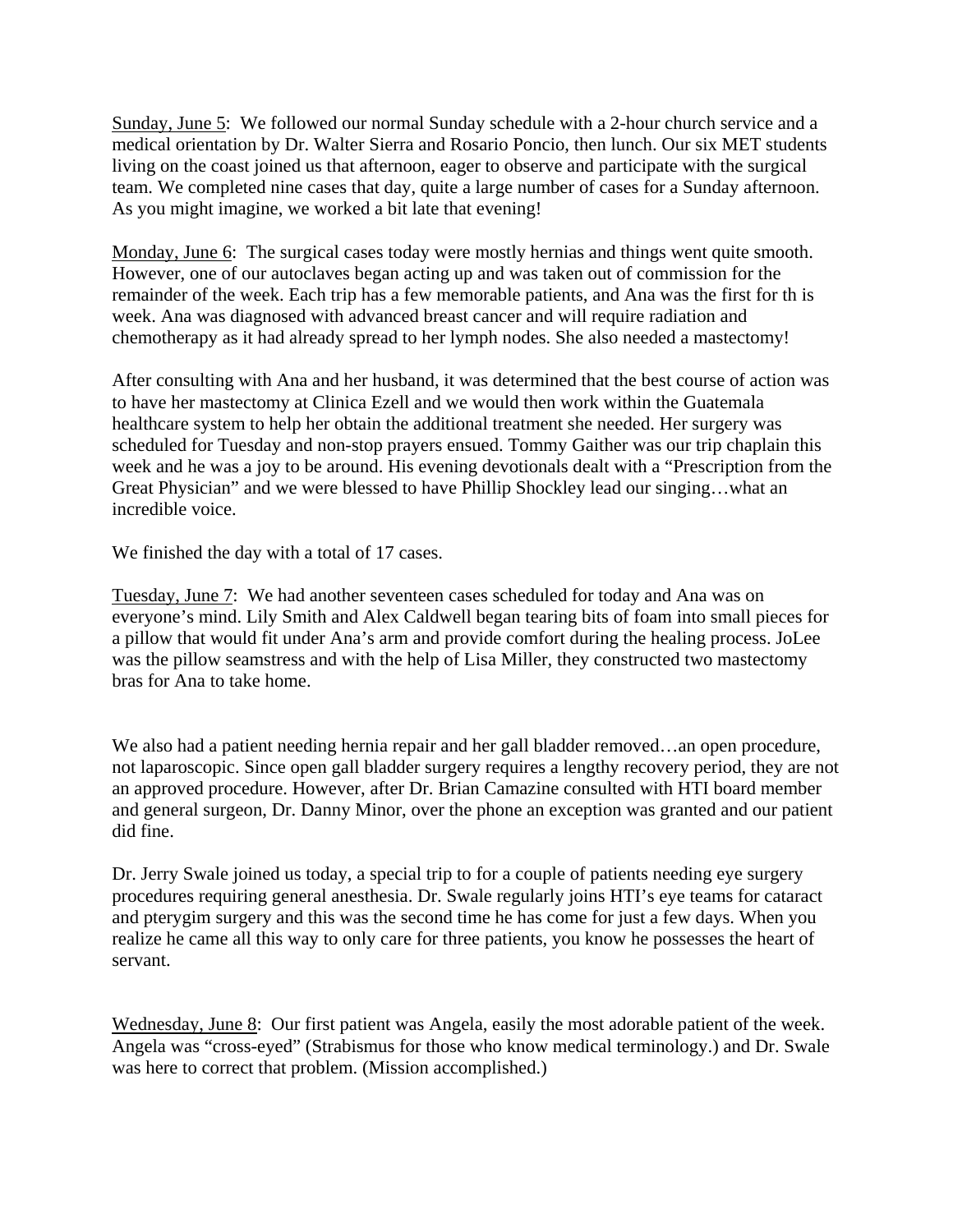

We completed eighteen surgeries today and had some late afternoon excitement when our remaining autoclave caught on fire when a fuse blew. Carlos, Phillip and Francisco jumped into action and we removed parts from one autoclave to the next we were back in business that evening. Fortunately, we do have a couple of table top autoclaves that would have allowed us to sterilize general surgery trays in the event our larger autoclaves were not working.

Thursday, June 9: We began the day with nine cases scheduled… lumps and bumps cases. However, our dentist, Dr. Silvia Albizures had a patient come in who was "cross-eyed" and she called for Dr. Swale. You would have thought Dr. Swale discovered gold when he determined the could help this young lady and as fortune, or God, would have it, she had not eaten and would be able to go under general anesthesia. So we ended up doing ten cases on Thursday and seventy-one for the week.